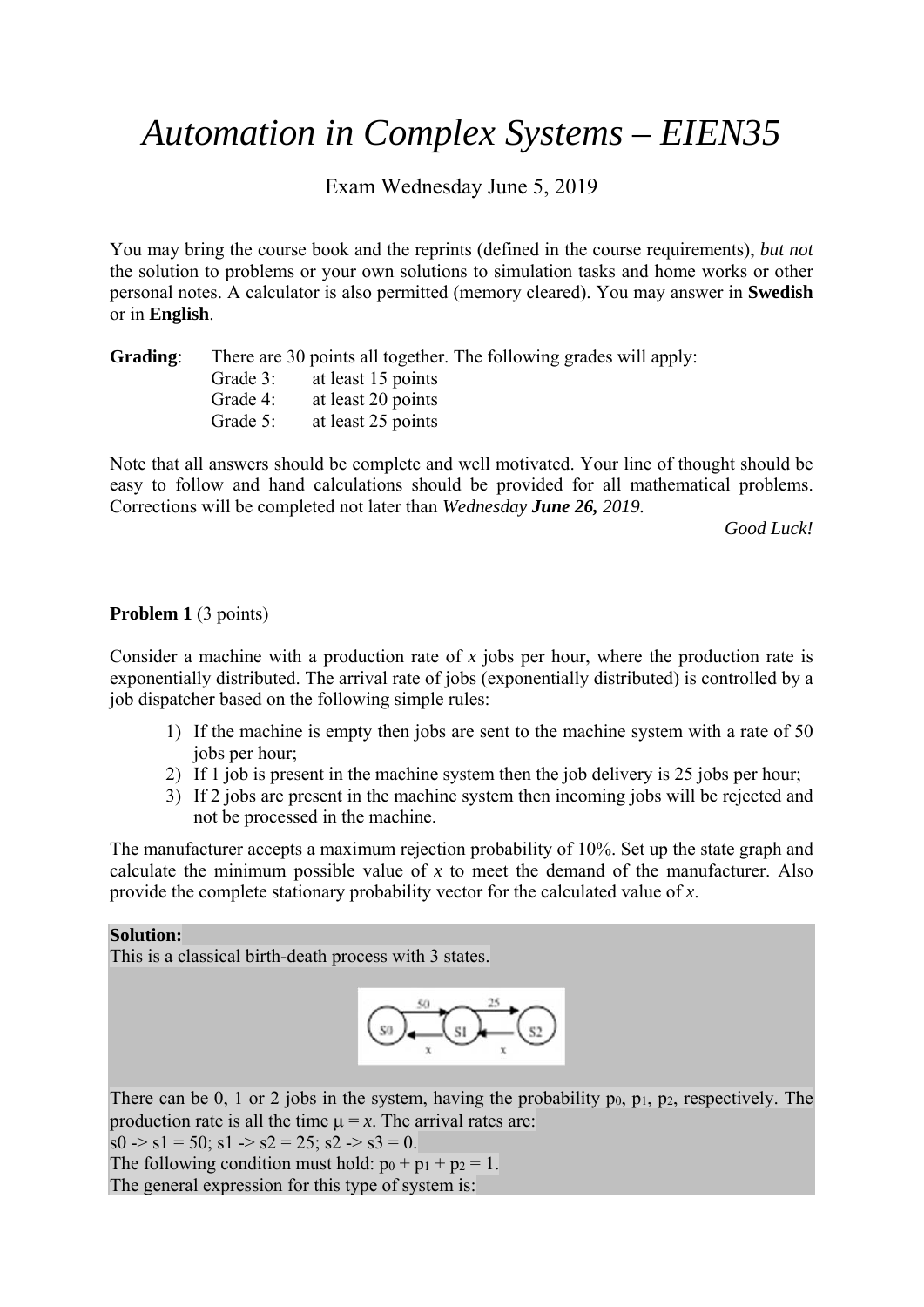$p_{k+1} = \frac{\lambda_k}{\mu_{k+1}} p_k$  which gives us *k* 1  $^{+}$ 

 $p_1 = 50/x * p_0$ ;  $p_2 = 25/x * p_1 = 1250/x^2 * p_0$ . So the full probability vector is:  $p = p_0 * [1 \ 50/x \ 1250/x^2]$  and when we normalize this condition (since  $p_0 + p_1 + p_2 = 1$ ) we get  $p = x^2/(x^2+50x+1250) * [1 \t 50/x \t 1250/x^2]$ . The maximum allowed rejection probability is equal to  $p_2 = 0.10$ , i.e.  $1250/(x^2+50x+1250) = 0.10$ . Solving this equation yields two solutions, -133.97 and 83.97. Obviously the production rate cannot be negative so 83.97 per hour is the minimum required production rate for the above system if the rejection probability should be 10% or less. The complete stationary probability vector for the limit value of  $x$  is

# consequently:  $p = [0.5641 \ 0.3359 \ 0.101]$

#### **Problem 2** (5 points)

Consider a system where four independent machine works in parallel, each with the average capacity 10 jobs per hour. The machine outputs are exponentially distributed. Likewise, jobs arrive to the machines stochastically (one common queue) with 30 jobs per hour at an average. Also the job arrival time is exponentially distributed. The service discipline is FIFO.

- a) Assume that a maximum of 5 jobs is allowed in the queue.
	- Calculate the average waiting time in the queue (**1 p**)
	- Calculate the average waiting time in the system (**1 p**)
	- Calculate the average number of jobs in the system (**1 p**)
	- Calculate the rejection rate, in other words, the number of jobs per hour that are never admitted to the system (**1 p**)
- b) You want to replace the system in (a) with an M/M/1 system (FIFO, infinite queue) that has the same average waiting time in the system. Calculate the necessary average capacity of the single machine to achieve this. (**1 p**)

#### **Solution:**

a) This is a traditional M/M/4/9 system. The utilization rate is  $30/40 = 0.75$ . The probability vector is calculated as

$$
p_0 = \left[ \frac{m^n \rho^{m+1} (1 - \rho^{K-m})}{m! (1 - \rho)} + \sum_{n=0}^{m} \frac{(m \rho)^n}{n!} \right]^{1}
$$
  
\n
$$
p_n = \frac{(m \rho)^n}{n!} p_0 \quad (n=1,2,3,4) \qquad \text{, which gives (after some calculations)}
$$
  
\n
$$
p_n = \frac{m^n \rho^n}{m!} p_0 \quad (n=5,6,7,8,9)
$$
  
\n
$$
p = [0.0415 \quad 0.1245 \quad 0.1867 \quad 0.1867 \quad 0.1401 \quad 0.1050 \quad 0.0788 \quad 0.0591 \quad 0.0443
$$
  
\n0.0332].  
\n
$$
\overline{L}_q = \frac{m^n \rho^{m+1}}{m (1 - \rho)^2} [1 - \rho^{K-m} - (1 - \rho)(K - m) \rho^{K-m}] p_0 \text{, which gives } L_q = 0.7833 \text{ jobs. From}
$$
  
\nhere we calculate  $W_q$  as  $W_q = \frac{\overline{L}_q}{\overline{\lambda}}$  where  $\overline{\lambda} = \lambda (1 - p_0) = 29.0029$  and  $W_q = 0.0270$   
\nhours. The total number of jobs in the system is calculated as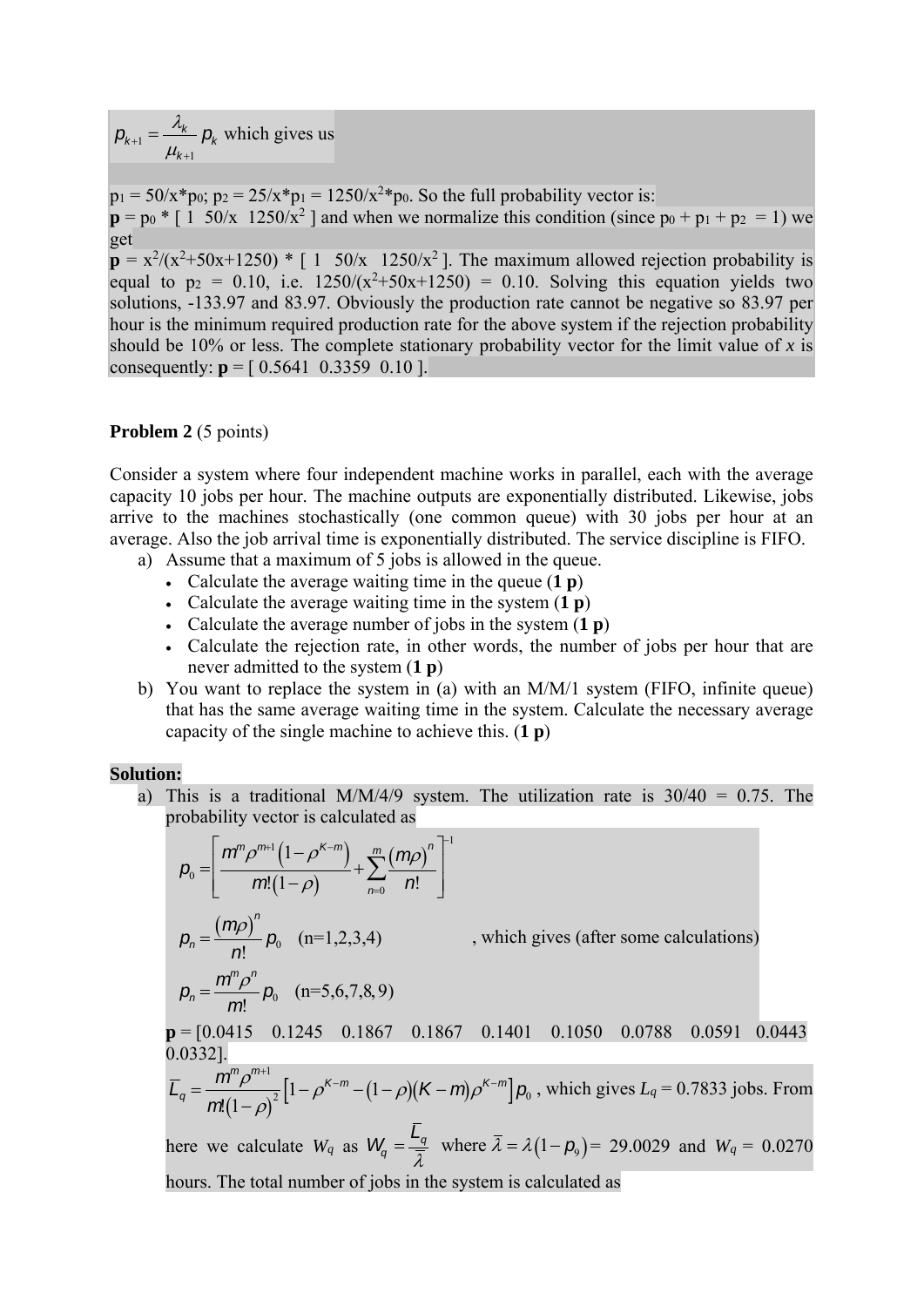$\overline{L} = \frac{\rho}{\sqrt{2}}$  $1-\rho$  $-\frac{(K+1)\rho^{K+1}}{K+1}$  $\frac{(1+1)P}{1-P^{K+1}}$ , which gives  $L = 3.6836$  jobs

The average waiting time is given by Little's theorem where the average arrival rate into the system is 29.0029. Therefore  $W = \frac{L}{I}$  $\lambda = 3.6836/29.0029 = 0.1270$  hours. The rejection rate is  $\lambda - \overline{\lambda} = 0.9971$  jobs per hour.

b) The system is now modified into a M/M/1 system. For such a system  $W = \frac{1}{\mu - \lambda} = \frac{1}{\mu - 30} = 0.1270$  hours. Therefore the production rate of the new

machine must be at least 37.87 per hour.

## **Problem 3** (4 points)

The numerical solution to a stiff system is sometimes hard to find.

- a) Consider the simple first order system:  $dx(t)/dt = -ax$ ,  $a > 0$ ,  $x(0) = 1$ . Motivate, using Euler backward and forward as demonstration on this system, why implicit solvers are less sensitive to long integration steps compared to explicit solvers. (**2 p**)
- b) Unfortunately, stiff solvers cannot always be used. Discuss some important situations, which are not handled well by stiff solvers. (**1 p**)
- c) One of the most popular explicit solver is the  $4<sup>th</sup>$  order Runge-Kutta method. Explain in words and in graphs in detail how this method calculates its next value  $x_{n+1}$  for a fixed *h*. (**1 p**)

## **Solution:**

a) Euler backward:  $\frac{f(t)}{dt} \approx \frac{x(t) - x(t-h)}{h} \Rightarrow x(t) \approx \frac{1}{1+ah}x(t-h)$ *ah x t h x t x t h*  $\frac{d\mathsf{x}(t)}{dt} \approx \frac{\mathsf{x}(t) - \mathsf{x}(t-h)}{h} \Rightarrow \mathsf{x}(t) \approx \frac{1}{1+ah}\mathsf{x}(t-h)$ For this system to be stable 1 1  $\frac{1}{\sqrt{2}}$  *ah* which means that  $ah < -2$  or  $ah > 0$ Euler forward:  $\frac{f(t)}{dt} \approx \frac{x(t+h) - x(t)}{t} \Rightarrow x(t) \approx (1 - ah)x(t)$ *h*  $x(t+h) - x(t)$ *dt*  $\frac{d\mathsf{x}(t)}{dt} \approx \frac{\mathsf{x}(t+h) - \mathsf{x}(t)}{t} \Rightarrow \mathsf{x}(t) \approx (1 -$ For this system to be stable  $|1 - ah| \leq 1$ which means that  $ah \leq 2$  and  $ah \geq 0$ 

Thus, while Euler backward (implicit) has no upper limit on the step length, Euler forward (explicit) soon run into instability when the step length is increased.

- b) A problem with stiff solvers is that they do not handle transient and random conditions well. Typical examples of these are: poor initial conditions, noise, (highly) dynamic input, discrete events, mixture of continuous and discrete systems. Stiff solvers can also get completely stuck.
- c) The  $4<sup>th</sup>$  order Runge-Kutta method is a straightforward explicit solver based on the equations: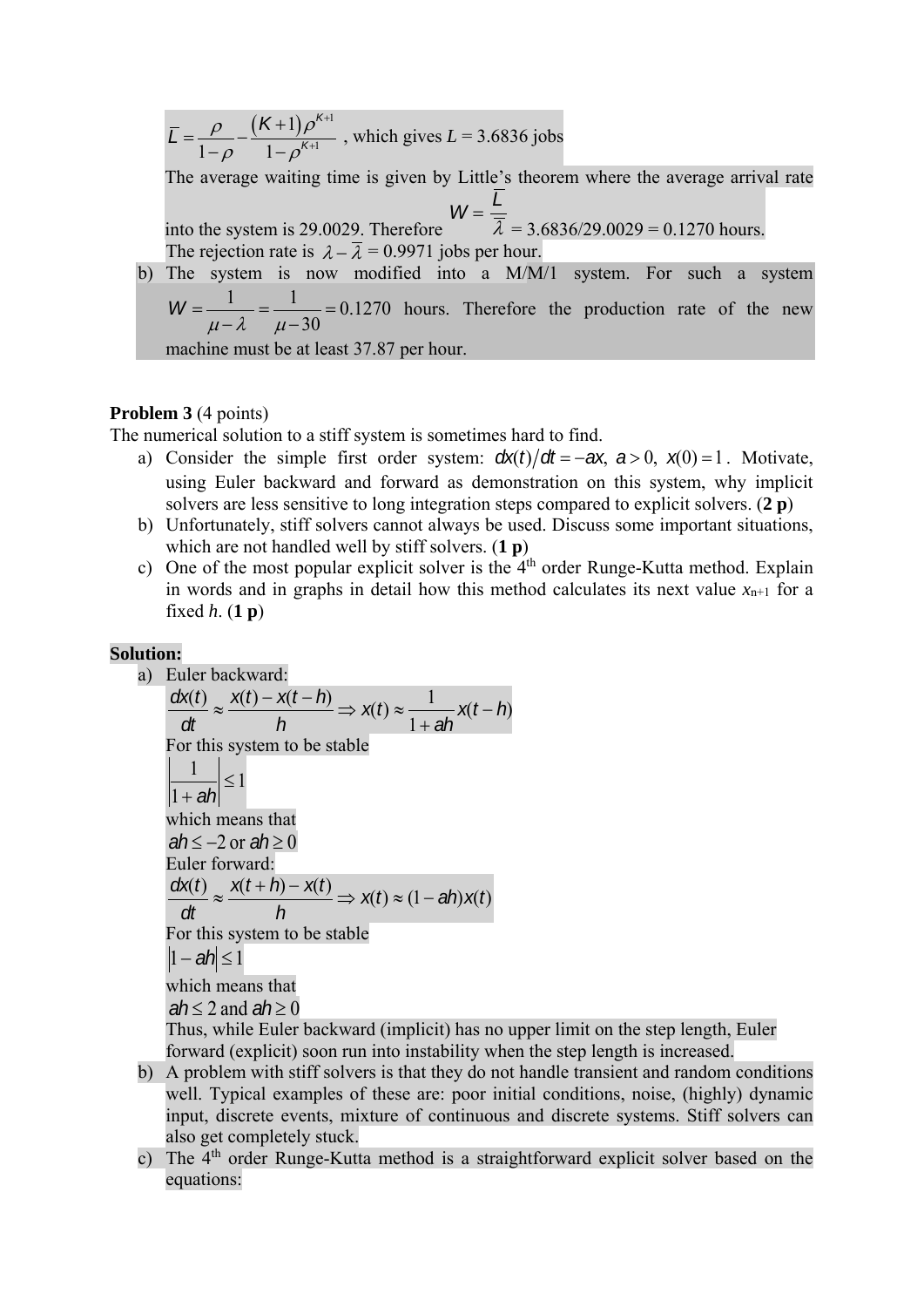$$
\mathbf{x}_{n+1} = \mathbf{x}_n + h \bigg( \frac{f_1}{6} + \frac{f_2}{3} + \frac{f_3}{3} + \frac{f_4}{6} \bigg)
$$
  
\n
$$
f_1 = f(\mathbf{x}_n, t_n)
$$
  
\n
$$
f_2 = f \bigg( \mathbf{x}_n + \frac{h}{2} f_1, t_n + \frac{h}{2} \bigg)
$$
, where f is the function value (the derivative) of our  
\n
$$
f_3 = f \bigg( \mathbf{x}_n + \frac{h}{2} f_2, t_n + \frac{h}{2} \bigg)
$$
  
\n
$$
f_4 = f(\mathbf{x}_n + h f_3, t_n + h)
$$

ordinary differential equation (linear or nonlinear), i.e.  $dx/dt = f(x, u, t)$  if we assume a simple one-dimensional system, and  $h$  is the integration step.  $x_n$  represents the initial or current value of the state variable. First RK calculates the derivative *f*1 (i.e. the direction of the state variable) at the current point. Then it moves forward half an integration step in the direction  $f_1$  and calculates the derivative  $(f_2)$  at that point. It then goes back to the starting point and moves forward half an integration step in the direction *f*2 and calculates a new derivative (*f*3) at that point. Finally it moves from the starting point a full integration step forward in the direction of *f*3 and there it calculates the derivative  $f_4$ . These four directions  $f_{1,4}$  are then weighed together by factors (1/6, 1/3, 1/3, 1/6; note that the sum should equal 1) and the algorithm moves forward a full integration step in this direction and adds that value to the previous state variable value  $(x_n)$ . Thereby it has arrived at a new value for the state variable  $(x_{n+1})$  and then the entire procedure is repeated from that point to calculate  $x_{n+2}$  and so on.

#### **Problem 4** (3 points)

You need to simulate a system as defined in the figure below but you only have access to an explicit solver. The input flow rate is Q and the input concentration is  $c_{in}$ . The system is completely mixed and volumes are constant. No reactions take place, there is only mixing of the compound c (dissolved in water) in the three tanks. Two recycle flows exist as defined in the figure by factors  $r_1$  and  $r_2$ .



- a) Set up the three ordinary differential equations that describe the dynamics of the state variables  $c_1$ ,  $c_2$  and  $c_3$  (**1 p**)
- b) Simulations are terribly slow because  $V_1$  and  $V_2 \ll V_3$  making the system very stiff. But you have no other solver. You decide to rewrite the system based on two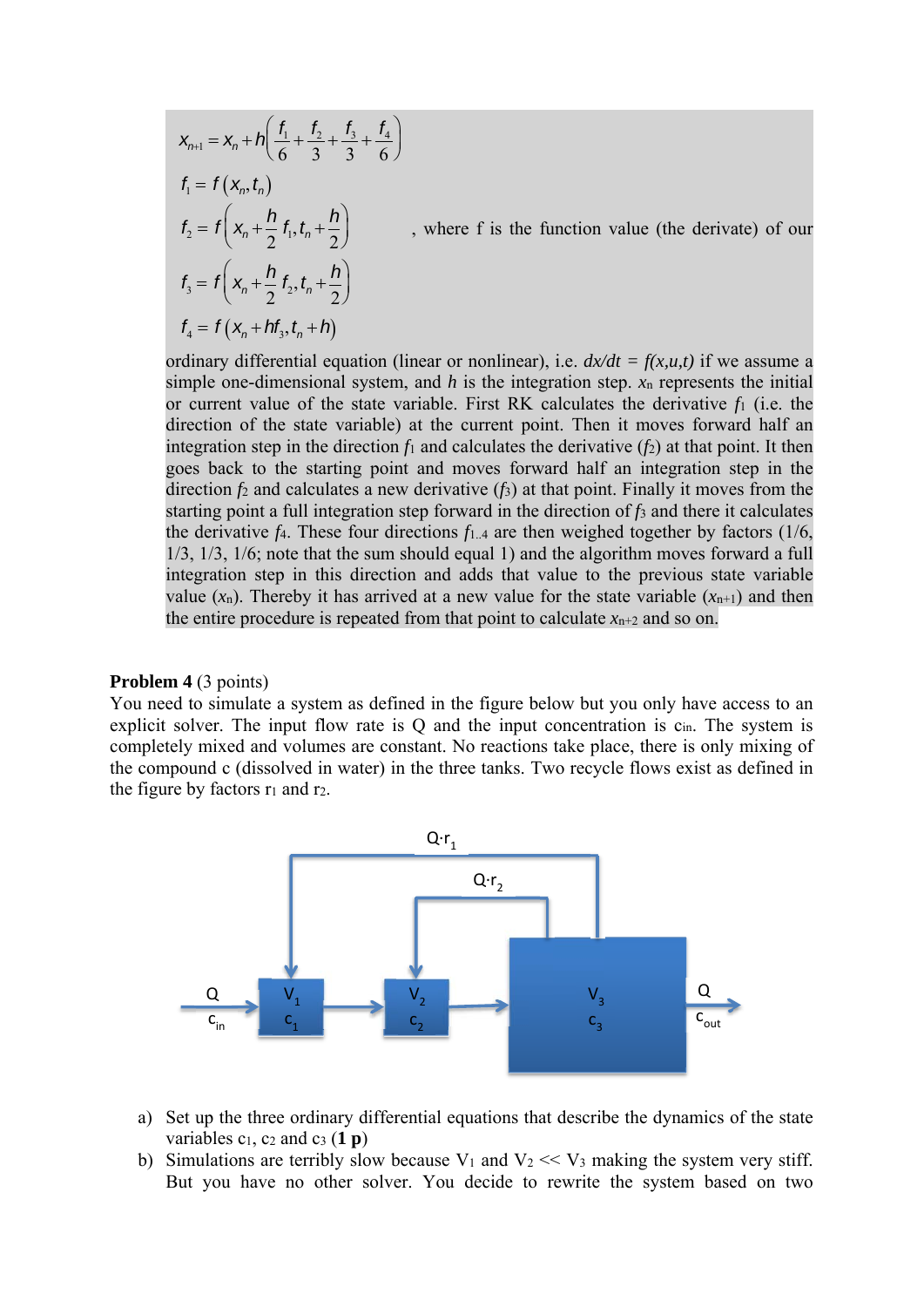differential algebraic equations for tanks 1 and 2 and one ordinary differential equation for tank 3, accepting the simplification that changes in tanks 1 and 2 will be immediate by letting  $V_1$  and  $V_2$  go towards zero. Provide the algebraic equations for  $c_1$ and  $c_2$  (as functions only of  $c_{in}$ ,  $c_3$ ,  $r_1$ ,  $r_2$  and Q) and the resulting differential equation for c3. Simplify the equations as much as possible. (**2 p**)

## **Solution:**

 $\int$  $\left\{ \right.$  $\mathbf{I}$ 

 $\overline{\mathcal{L}}$  $\mathbf{I}$ 

 $\int$ 

 $\mathbf{I}$  $\mathbf{I}$ 

 $\left\{ \right.$ 

 $\mathbf{I}$  $\mathbf{I}$ 

 $\overline{\mathcal{L}}$ 

a)
$$
\frac{dC_1}{dt} = \frac{Q}{V_1} (c_{in} + r_1 c_3 - (1 + r_1) c_1)
$$
  
\na)
$$
\frac{dC_2}{dt} = \frac{Q}{V_2} ((1 + r_1) c_1 + r_2 c_3 - (1 + r_1 + r_2) c_2)
$$
  
\n
$$
\frac{dC_3}{dt} = \frac{Q}{V_3} ((1 + r_1 + r_2) c_2 - (1 + r_1 + r_2) c_3)
$$

b) Using singular perturbation we move  $V_1$  and  $V_2$  to the left hand side and let them go towards zero. This yields the following two equations:

$$
Q\big(c_{in} + r_1c_3 - (1+r_1)c_1\big) = 0
$$
  
Q\big((1+r\_1)c\_1 + r\_2c\_3 - (1+r\_1+r\_2)c\_2\big) = 0

from the first equation we get an expression

for  $c_1$  as a function of  $c_{in}$ ,  $c_3$ ,  $r_1$ , which we can then use in the second equation to write  $c_2$  as a function of  $c_{in}$ ,  $c_3$ ,  $r_1$ ,  $r_2$ . After some rewriting we get: the simple equations

$$
C_1 = \frac{C_{in} + r_1 C_3}{1 + r_1}
$$

$$
C_2 = \frac{C_{in} + (r_1 + r_2) C_3}{1 + r_1 + r_2}
$$

and finally we can write the differential equation for c3, as expected after the simplifications, as:

$$
\frac{dC_3}{dt} = \frac{Q}{V_3}(C_{in} - C_3)
$$

As the equations are linear we can find direct analytical solutions for  $c_1$  and  $c_2$  and there is no need for any iterative solver for the internal algebraic equations.

## **Problem 5** (1 point)

Discuss the principle differences, advantages and disadvantages of univariate and multivariate monitoring methods.

#### **Solution:**

Univariate monitoring is based on the traditional way of checking every variable individually without making use of correlations between the measurement data. By using statistical methods various types of alarm and warning limits can still be defined and the methods are fairly straightforward and easy to grasp and implement. In multivariate monitoring we take advantage of how the different measurements impact one another and how they are correlated. Thereby much more information can be gathered from the data and still presented to an operator in a fairly simple way. However, the underlying mathematics and statistics used are much more complicated. Modern industrial processes involve many hundreds or thousands of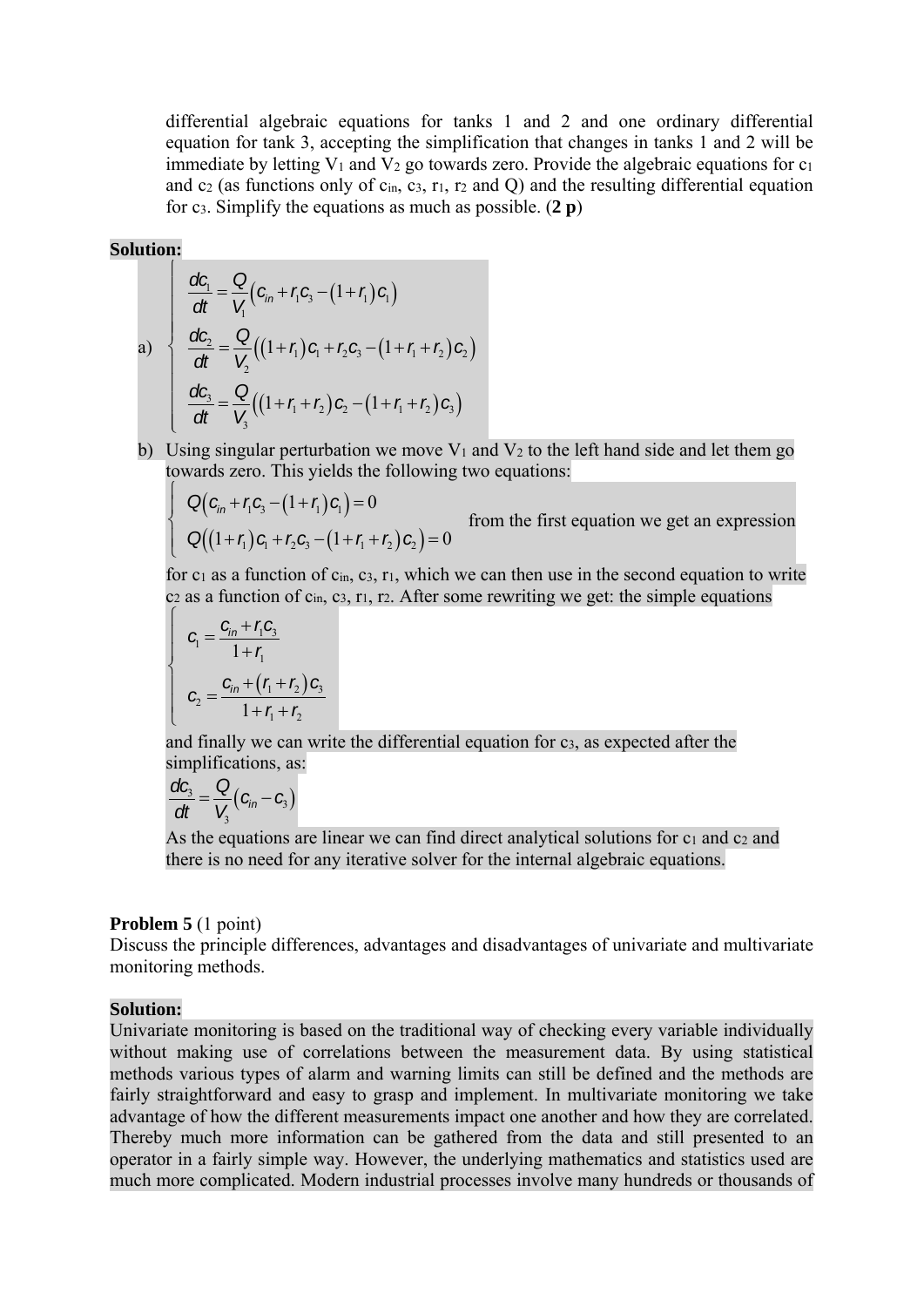signals. Operators cannot handle information from all individual measurements and it may be difficult to define which are the most essential ones in order to cover all possible types of process disturbances. For most complex processes signals are coupled and not independent. But those synergetic effects cannot be detected by individual signal analysis used in univariate monitoring. Using multivarite monitoring algorithms the thousands of signals can often be reduced into only a few key components that describe the main mechanisms or variability in the process by using the fact that the signals are correlated and dependent.

# **Problem 6** (3 points)

Use the framework presented by T Gillblad to describe the type of complexity, and explain why it occurs, in the following examples:

- a) Making the trains arrive according to the timetable in the national railway system.(**1 p**)
- b) Keep a stable voltage and frequency in the national power grid. (Including renewable sources.) **(2 p)**

More than one type of complexity may be involved but the explanation should connect the type and the origin of the complexity.

# **Solution:**

a) First, it is an obvious example of **integrative complexity**. To make one train start on time, travel along on free track to the destination, and arrive on time is not a complex task. However, when hundreds or thousands of trains share the same railway system the probability that something fails becomes very large. Since the trains share the same tracks, the same stations and it should be possible for the passengers to change trains the system is truly complex. To be able to handle this all involved components should be of high quality and the maintenance standard should be high. Redundancy (alternative tracks and extra trains) can help in many cases.

Secondly, we can also find **operational complexity** in the case of extreme weather like much snow or high temperature.

b) To produce the power in the same moment as it is consumed without control of the consumption is a clear example of **operational complexity**. Furthermore, when an error occurs, the consequences of this error (brown out/black out) could usually be avoided if the correct control actions took place. However, the information about the error travels only slightly faster than the consequences. This also makes it operationally complex.

# **Problem 7** (3 points)

- a) What is a "Data Warehouse" structure and when is it used? (**1 p**)
- b) Explain the "Entity-Relationship model" in a graphical example with e.g. newspapers or movies as objects. (**1 p**)
- c) What is a database "schema"? **(1 p)**

# **Solution**

a) A Data Warehouse is a collection of data from different databases together with tools for easy access. A typical situation is a merge of two companies that have their own databases. To translate all data and put into one database is a very costly operation and it is often a better way to use a DW that extracts the data from the original databases.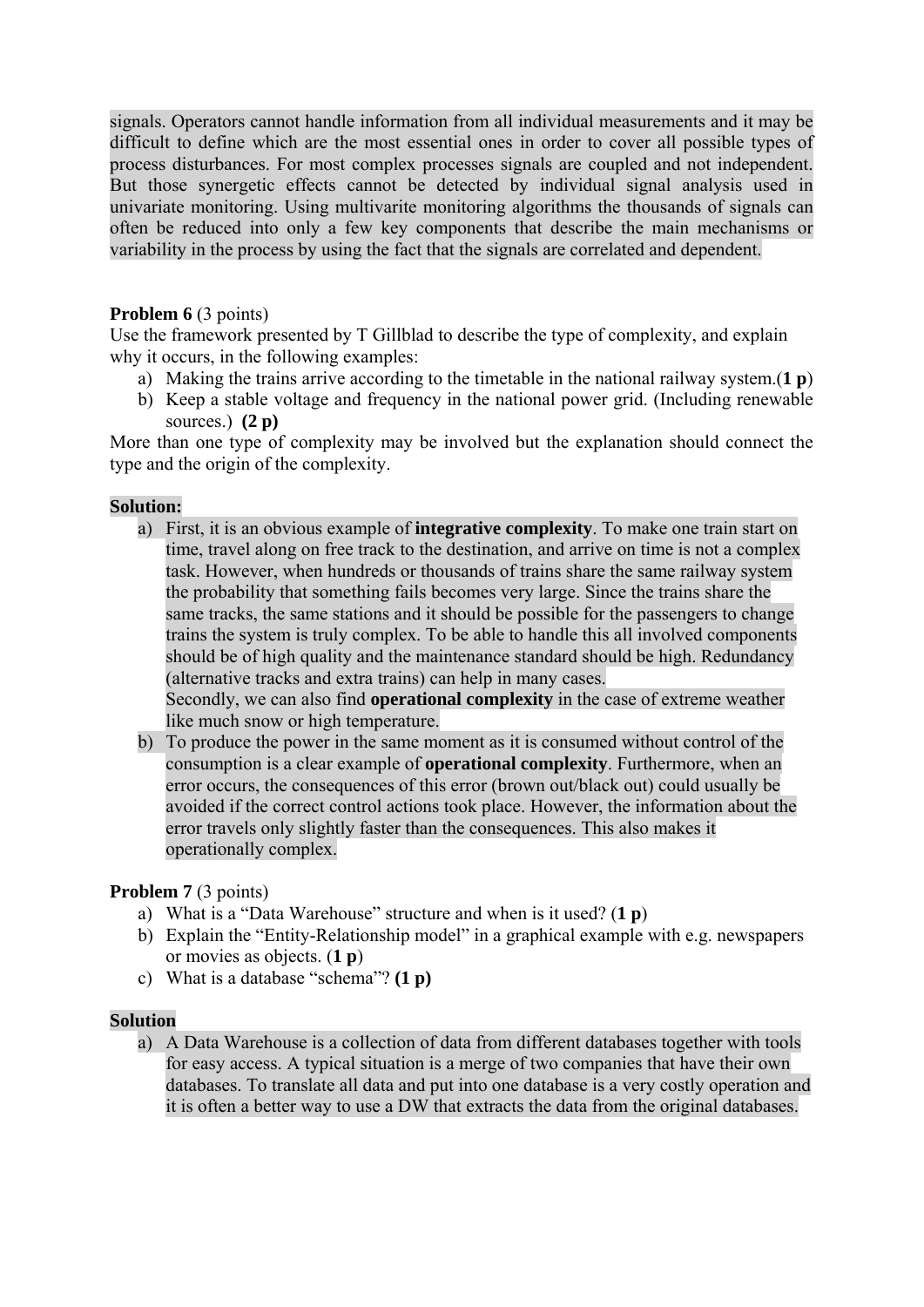Entities: Valve, Manufacturer, MaintenanceProvider, Pipe Relations: MadeBy, ServiceBy, Connection1, Connection2 Valve attributes: Type, IdNumber



c) In the schema the database objects, their relations and their attributes are included. This could be done with e.g. the entity-relationship model.

# **Problem 8** (2 points)

- a) OPC-servers are frequently used in Automation. Why and what do they do? (**1 p**)
- b) A crucial part of HMI is alarm handling. Explain the difficulties around this and give some examples of tools that can be used to make a good solution. (**1 p**)

## **Solution**

- a) OPC-servers are used for communication in automation applications. Data exchange, alarm handling, historical data are also included in different parts of the standard for OPC-servers. They could be described as information hubs in configurations containing e.g. PLC:s, SCADA systems and HMI systems.
- b) In most processes are many measurements somewhat related. This means that one error that gives an alarm usually also will trigger many other alarms. This connection could be both in the process variables and in the logical setup of the system. The result is however, an alarm flood that is difficult to handle. The challenge is to find the root cause. Structuring using priorities, alarm groups and summary/history-presentation can help but more advanced methods are available.

b)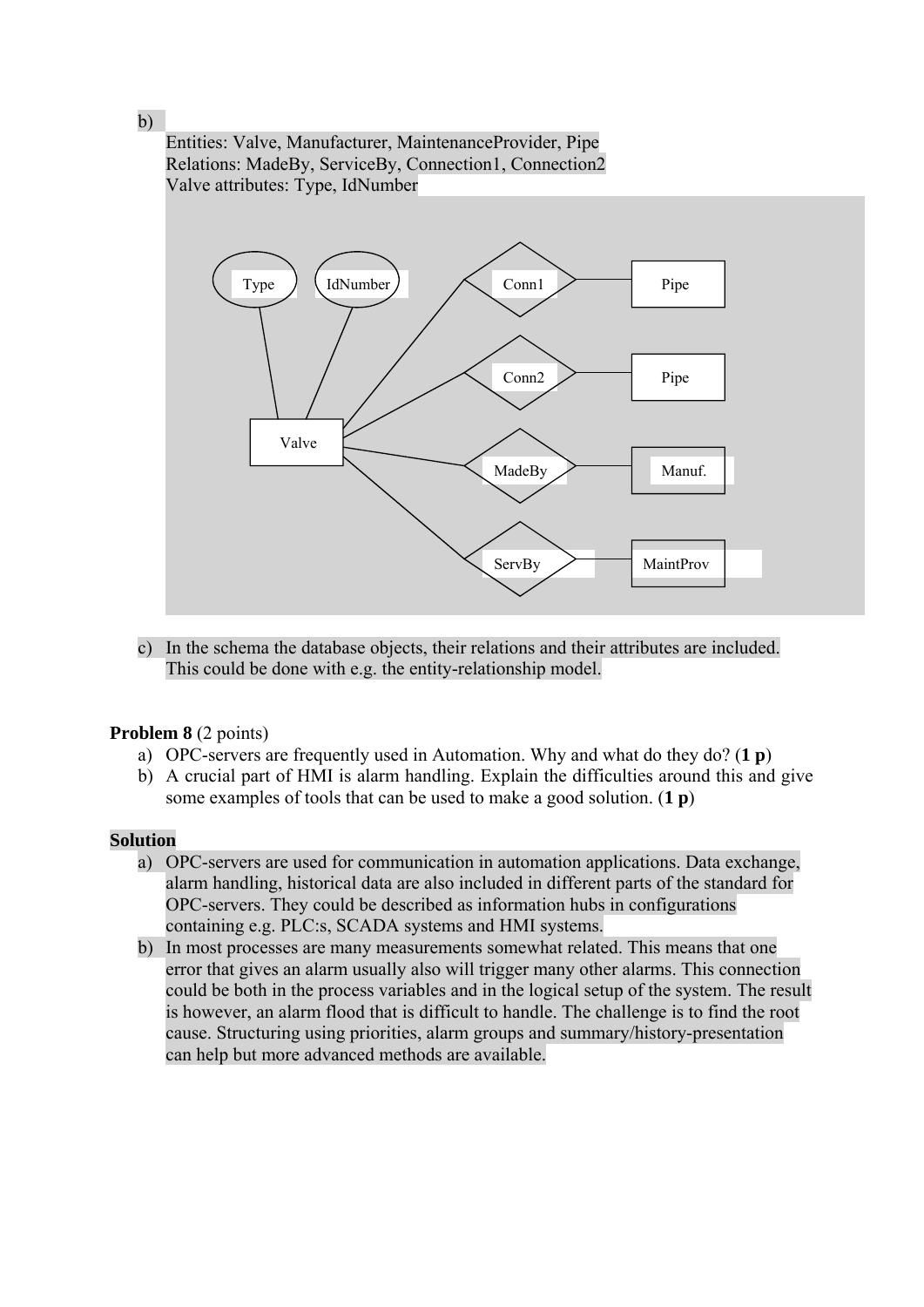## **Problem 9** (2 points)

Industry 4.0, smart manufacturing and digitalization are terms that are used in the course material both by C Johnsson and T Antius. Together they describe the even more complex industrial future that seems very likely. Write 5-10 points that describe these expected changes both in the perspective of the producer and of the consumer. (Technology is of course the base but don't forget the market consequences.)

## **Solution:**

Some tools that will be used to a much higher functionality than today are IoT, large data volumes (big data) and AI.

The possibility to use the information about everything will affect both the production and the market for the products

The focus will probably not be on products but rather the outcome.

VR, AR and ML will change the role for the human and the expectations

Natural language and ML will make the HMI very different from today

The smart manufacturing requires a lot of new standardization

The result of smart manufacturing could however, be a more flexible structure compared to the one used today.

…..and many more aspects that can be found in the slides….

# **Problem 10** (4 points)

Consider the process in the figure. It is an anaerobic digestion process used to produce biogas for heaters and vehicles. The overall goal of the process is to produce as much biogas as possible with the required quality (percentage of methane). One problem is the changing nature of the raw material composition made of organic solids in slurry. The composition of changes results in changes in the biological reactions (BR) in the process. The process consists of a reactor with a continuous input and output of organic slurry and the mean retention time (MRT) (uppehållstid) is about 12 days. The gas produced raises to the surface of the slurry and is trapped in the gas filled head space (HS) above the slurry. The amount of slurry may change over time (input  $\neq$  output) which implies that the HS changes in volume. The main mechanisms and the relations between important variables of the process are described below.

| Biological reactions : | $BR = f(MRT, T, pH, composition)$                            |
|------------------------|--------------------------------------------------------------|
| Gas pressure HS:       | $P_{HS} = f(gas value, BR)$                                  |
| Gas flow rate:         | $Q_{\rm gas} = f(BR, P_{\rm HS})$                            |
| pH in the reactor:     | $pH = f$ (addition of acid/base, BR)                         |
| Temperature:           | $T = f$ (flow rate of heated water, ambient temperature, BR) |
| Retention time:        | $MRT = f (added slurry, removed slurry)$                     |